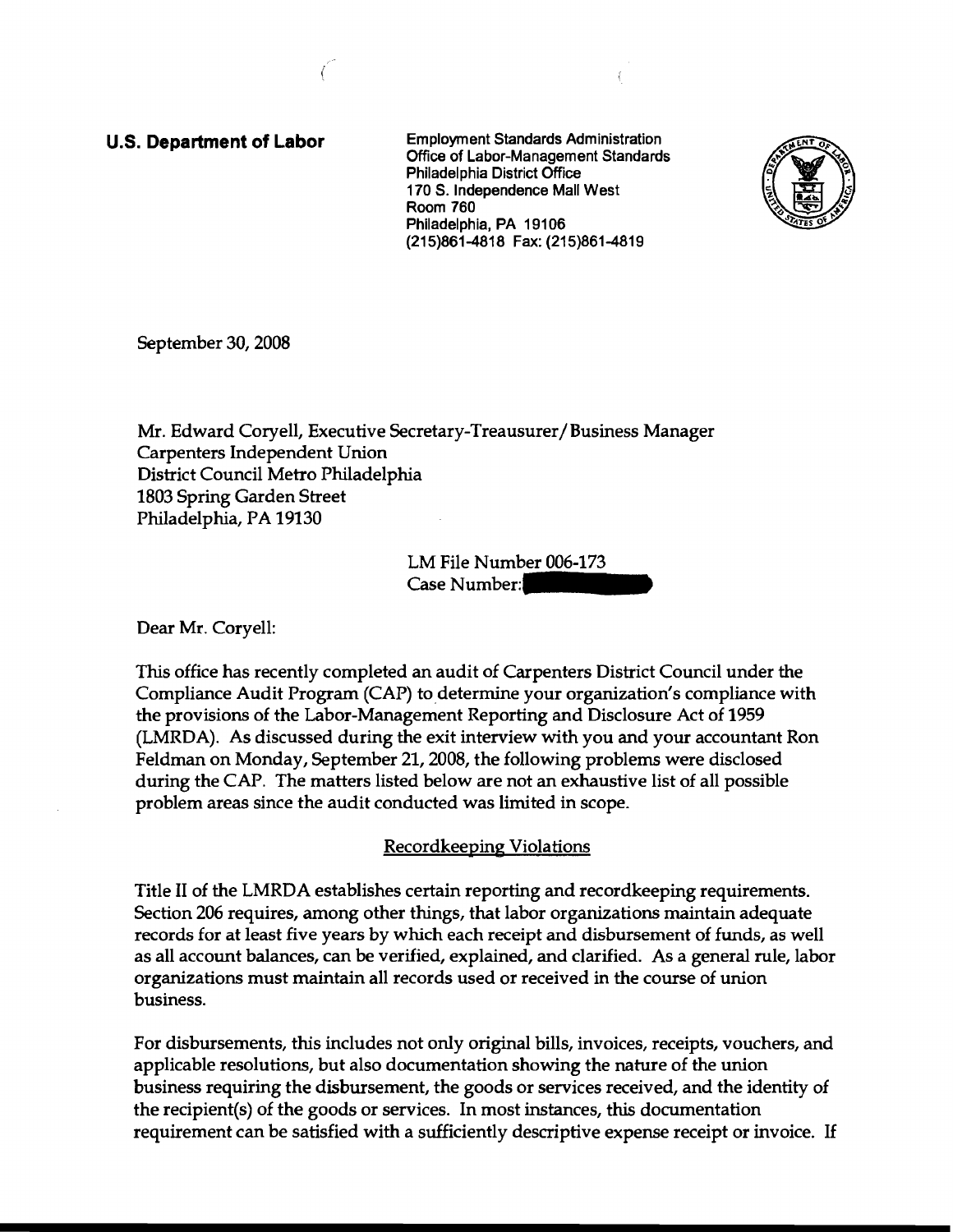Mr. Edward Coryell September 30, 2008 Page 2 of 5

an expense receipt is not sufficiently descriptive, a union officer or employee should write a note on it providing the additional information. For money it receives, the labor organization must keep at least one record showing the date, amount, purpose, and source of that money. The labor organization must also retain bank records for all accounts.

The audit of the District Council's 2007 records revealed the following recordkeeping violations:

1. Credit Card Expenses

ť

The District Council did not retain adequate documentation for credit card expenses incurred by Business Manager Edward Coryell for purchases incurred on the union's American Express credit card. As previously noted above, labor organizations must retain original receipts, bills, and vouchers for all disbursements. The president and treasurer (or corresponding principal officers) of your union, who are required to sign your union's LM report, are responsible for properly maintaining union records. During the course of the audit, all backup documentation was obtained by the union to verify credit card payments.

2. Failure to Maintain Disbursement Documentation

The Council did not retain adequate documentation verifying the purpose of a disbursement made by check. Specifically, the Council was missing an invoice for Check.written for  $$21,500$  to Berm Studios. Labor organizations must retain original receipts, bills, and vouchers for all disbursements. However, during the course of the audit, the Council obtained and provided adequate backup documentation to explain and verify the disbursement.

3. Failure to Maintain Receipt Documentation

The District Council did not retain adequate documentation for the source of a \$608,701.67 deposit into the Council's General Fund checking account. Union receipts records must include an adequate identification of all money the union • receives. The records should show the date and amount received, and the source of the money. As noted above, the officers required to sign your union's LM report are responsible for properly maintaining union records. During the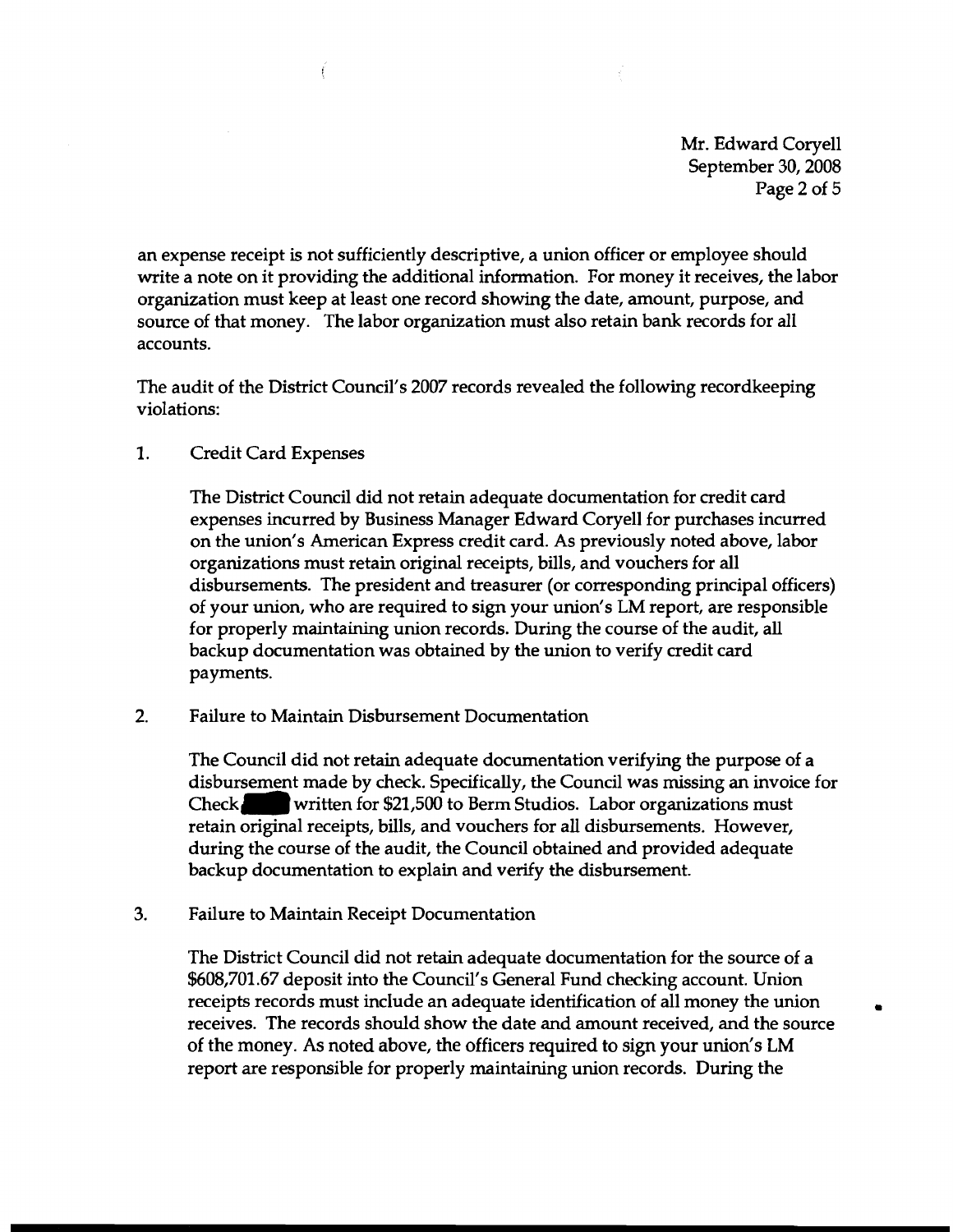Mr. Edward Coryell September 30, 2008 Page 3 of 5

course of the audit, documentation was provided by the Council to explain the source of the income.

4. Checks to Cash

The Council did not maintain adequate backup documentation for checks written to "cash." Specifically, two checks written to "cash" for per diem expenses for you for union business travel totaling \$500 had no backup documentation. However, during the course of the audit, receipts and a spreadsheet were provided which verified the purpose of the checks to cash.

## 5, Union Owned/Leased Vehicles

Í

The union did not maintain records necessary to verify the accuracy of the information reported in Schedules **11** (All Officers and Disbursements to Officers) and 12 (Disbursements to Employees) of the LM-2.

The Council incurred expenses totaling at least \$645,759.65 for automobiles during 2007. However, the Council did not maintain records documenting business versus personal use of the union vehicles.

The LM-2 instructions include specific rules for the reporting of automobile expenses. The union must report operating and maintenance costs for each of its owned or leased vehicles in Schedules 11 and 12 of the LM-2, allocated to the officer or employee to whom each vehicle is assigned.

For each trip they take using a union owned or leased vehicle, officers and employees must maintain mileage logs that show the date, number of miles driven, whether the trip was business or personal, and, if business, the purpose of the trip,

## 6. PAC Fund

The Carpenters District Council mistakenly made a political contribution using money from the union's General Fund Checking Account instead of the union's PAC Fund. Specifically, the Council paid \$10,149.57 to have carpet installed in office. During the course of the audit, however, the union corrected its error by writing a check from the PAC Fund to reimburse the General Fund Checking Account.